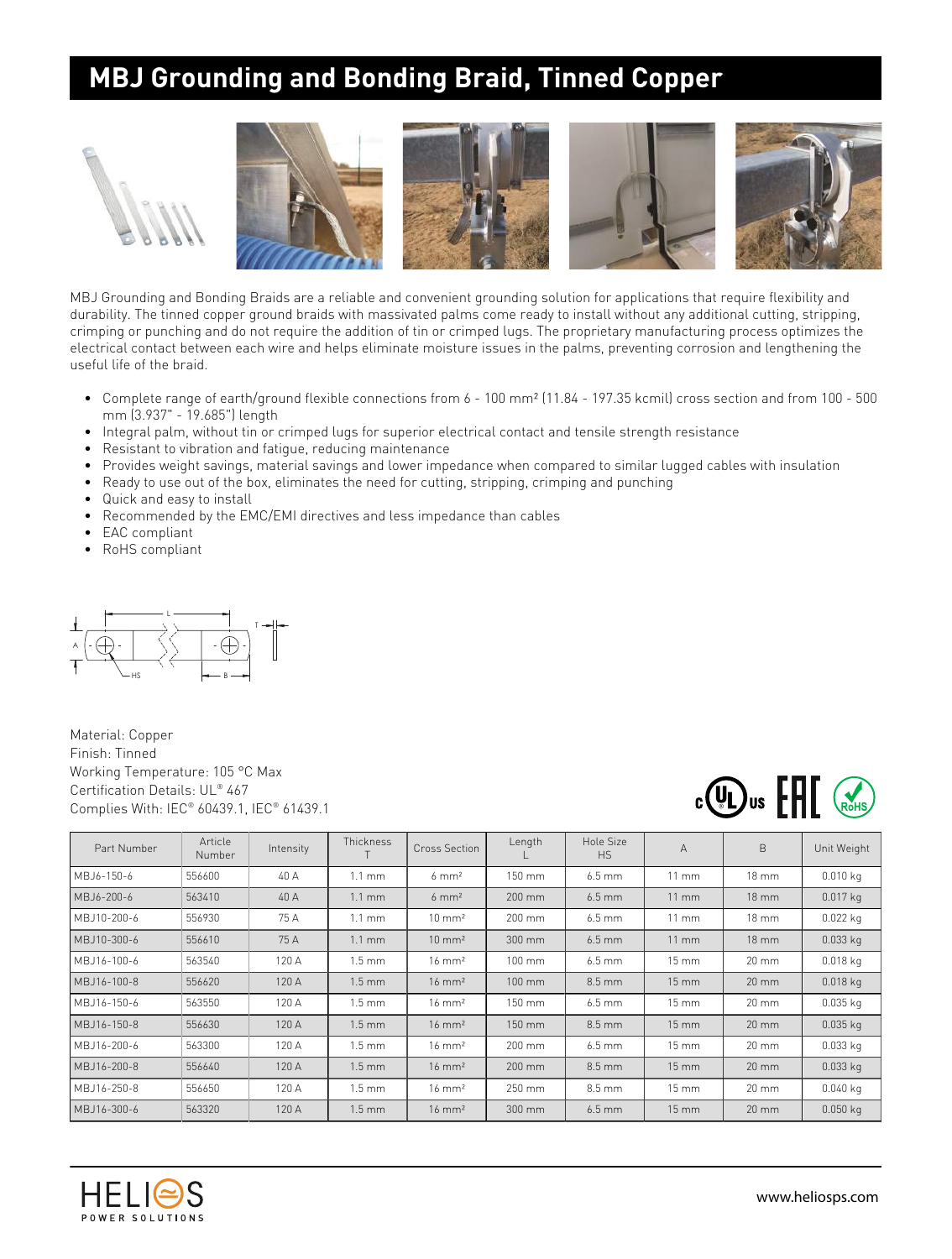| Part Number   | Article<br>Number | Intensity | Thickness<br>$\top$ | <b>Cross Section</b> | Length | Hole Size<br><b>HS</b> | А                 | B                 | Unit Weight |
|---------------|-------------------|-----------|---------------------|----------------------|--------|------------------------|-------------------|-------------------|-------------|
| MBJ16-300-8   | 556660            | 120 A     | $1.5 \text{ mm}$    | $16 \text{ mm}^2$    | 300 mm | $8.5 \text{ mm}$       | 15 mm             | 20 mm             | $0.050$ kg  |
| MBJ16-500-8   | 556940            | 120 A     | $1.5 \text{ mm}$    | $16 \text{ mm}^2$    | 500 mm | 8.5 mm                 | $15 \, \text{mm}$ | 20 mm             | $0.082$ kg  |
| MBJ25-100-10  | 556670            | 150 A     | $1.5 \text{ mm}$    | $25 \, \text{mm}^2$  | 100 mm | 10.5 mm                | 22 mm             | 28 mm             | 0.027 kg    |
| MBJ25-150-10  | 556680            | 150 A     | $1.5 \text{ mm}$    | $25 \text{ mm}^2$    | 150 mm | $10.5 \text{ mm}$      | 22 mm             | 28 mm             | 0.039 kg    |
| MBJ25-200-6   | 563340            | 150 A     | $1.5 \text{ mm}$    | $25 \text{ mm}^2$    | 200 mm | $6.5$ mm               | 22 mm             | 28 mm             | $0.052$ kg  |
| MBJ25-200-10  | 556690            | 150 A     | $1.5 \text{ mm}$    | $25 \text{ mm}^2$    | 200 mm | 10.5 mm                | 22 mm             | 28 mm             | $0.052$ kg  |
| MBJ25-200-12  | 563430            | 150 A     | $1.5 \text{ mm}$    | $25 \text{ mm}^2$    | 200 mm | 12.5 mm                | 22 mm             | 28 mm             | $0.052$ kg  |
| MBJ25-250-10  | 556700            | 150 A     | $1.5 \text{ mm}$    | $25 \text{ mm}^2$    | 250 mm | 10.5 mm                | 22 mm             | 28 mm             | $0.064$ kg  |
| MBJ25-300-10  | 556710            | 150 A     | $1.5 \text{ mm}$    | $25 \, \text{mm}^2$  | 300 mm | 10.5 mm                | 22 mm             | 28 mm             | 0.077 kg    |
| MBJ25-500-10  | 556950            | 150 A     | $1.5 \text{ mm}$    | $25 \text{ mm}^2$    | 500 mm | 10.5 mm                | 22 mm             | 28 mm             | $0.130$ kg  |
| MBJ30-100-10  | 556720            | 180 A     | $2.0 \text{ mm}$    | $30 \text{ mm}^2$    | 100 mm | 10.5 mm                | 22 mm             | 28 mm             | $0.032$ kg  |
| MBJ30-150-10  | 556730            | 180 A     | $2.0 \text{ mm}$    | $30 \text{ mm}^2$    | 150 mm | 10.5 mm                | 22 mm             | 28 mm             | $0.047$ kg  |
| MBJ30-200-10  | 556740            | 180 A     | $2.0 \text{ mm}$    | $30 \, \text{mm}^2$  | 200 mm | 10.5 mm                | 22 mm             | 28 mm             | $0.062$ kg  |
| MBJ30-250-10  | 556750            | 180 A     | $2.0 \text{ mm}$    | $30 \text{ mm}^2$    | 250 mm | 10.5 mm                | 22 mm             | 28 mm             | $0.075$ kg  |
| MBJ30-300-10  | 556760            | 180 A     | $2.0 \text{ mm}$    | $30 \, \text{mm}^2$  | 300 mm | 10.5 mm                | 22 mm             | 28 mm             | 0.092 kg    |
| MBJ30-500-10  | 556960            | 180 A     | $2.0 \text{ mm}$    | $30 \text{ mm}^2$    | 500 mm | 10.5 mm                | 22 mm             | 28 mm             | $0.155$ kg  |
| MBJ35-250-25  | 565000            | 197 A     | $1.5 \text{ mm}$    | $35 \text{ mm}^2$    | 250 mm | 25.5 mm                | 40 mm             | 45 mm             | 0.089 kg    |
| MBJ35-100-10  | 556770            | 197 A     | $2.1 \text{ mm}$    | $35 \text{ mm}^2$    | 100 mm | 10.5 mm                | $22 \, \text{mm}$ | 28 mm             | $0.037$ kg  |
| MBJ35-150-10  | 556780            | 197 A     | $2.1 \text{ mm}$    | $35 \text{ mm}^2$    | 150 mm | 10.5 mm                | 22 mm             | 28 mm             | $0.054$ kg  |
| MBJ35-200-10  | 556790            | 197 A     | $2.1 \text{ mm}$    | $35 \text{ mm}^2$    | 200 mm | 10.5 mm                | 22 mm             | 28 mm             | $0.072$ kg  |
| MBJ35-250-10  | 556800            | 197 A     | $2.1 \text{ mm}$    | $35 \, \text{mm}^2$  | 250 mm | 10.5 mm                | 22 mm             | 28 mm             | $0.089$ kg  |
| MBJ35-300-10  | 556810            | 197 A     | $2.1 \text{ mm}$    | $35 \text{ mm}^2$    | 300 mm | 10.5 mm                | 22 mm             | 28 mm             | $0.110$ kg  |
| MBJ35-500-10  | 556970            | 197 A     | $2.1 \text{ mm}$    | $35 \text{ mm}^2$    | 500 mm | 10.5 mm                | 22 mm             | 28 mm             | $0.180$ kg  |
| MBJ50-100-10  | 556820            | 250 A     | $2.5 \text{ mm}$    | $50 \text{ mm}^2$    | 100 mm | 10.5 mm                | 28 mm             | 33 mm             | $0.052$ kg  |
| MBJ50-150-10  | 556830            | 250 A     | $2.5 \text{ mm}$    | $50 \, \text{mm}^2$  | 150 mm | 10.5 mm                | 28 mm             | 33 mm             | $0.077$ kg  |
| MBJ50-200-6   | 563350            | 250 A     | $2.5 \text{ mm}$    | $50 \text{ mm}^2$    | 200 mm | $6.5 \text{ mm}$       | 28 mm             | 33 mm             | $0.120$ kg  |
| MBJ50-200-10  | 556840            | 250 A     | $2.5 \text{ mm}$    | $50 \text{ mm}^2$    | 200 mm | 10.5 mm                | 28 mm             | 33 mm             | $0.120$ kg  |
| MBJ50-200-12  | 563440            | 250 A     | $2.5 \text{ mm}$    | $50 \text{ mm}^2$    | 200 mm | 12.5 mm                | 28 mm             | 33 mm             | $0.120$ kg  |
| MBJ50-200-16  | 563360            | 250 A     | $2.5 \text{ mm}$    | $50 \, \text{mm}^2$  | 200 mm | 16.5 mm                | 28 mm             | 33 mm             | $0.110$ kg  |
| MBJ50-200-18  | 563370            | 250 A     | $2.5 \text{ mm}$    | $50 \text{ mm}^2$    | 200 mm | 18.5 mm                | 28 mm             | 33 mm             | $0.110$ kg  |
| MBJ50-250-10  | 556850            | 250 A     | $2.5 \text{ mm}$    | $50 \, \text{mm}^2$  | 250 mm | 10.5 mm                | 28 mm             | 33 mm             | 0.127 kg    |
| MBJ50-300-6   | 563380            | 250 A     | $2.5 \, \text{mm}$  | $50 \text{ mm}^2$    | 300 mm | $6.5 \, \text{mm}$     | 28 mm             | $33 \, \text{mm}$ | $0.150$ kg  |
| MBJ50-300-10  | 556860            | 250 A     | $2.5 \text{ mm}$    | $50 \text{ mm}^2$    | 300 mm | $10.5 \text{ mm}$      | 28 mm             | 33 mm             | $0.153$ kg  |
| MBJ50-300-16  | 563390            | 250 A     | $2.5 \text{ mm}$    | $50 \text{ mm}^2$    | 300 mm | 16.5 mm                | 28 mm             | 33 mm             | $0.150$ kg  |
| MBJ50-300-18  | 563400            | 250 A     | $2.5 \text{ mm}$    | $50 \, \text{mm}^2$  | 300 mm | 18.5 mm                | 28 mm             | 33 mm             | $0.140$ kg  |
| MBJ50-500-10  | 556980            | 250 A     | $2.5 \text{ mm}$    | $50 \text{ mm}^2$    | 500 mm | $10.5$ mm              | 28 mm             | $33 \, \text{mm}$ | $0.255$ kg  |
| MBJ50-500-12  | 563560            | 250 A     | $2.5 \text{ mm}$    | $50 \text{ mm}^2$    | 500 mm | 12.5 mm                | 28 mm             | 33 mm             | $0.255$ kg  |
| MBJ70-300-6   | 563450            | 290 A     | $3.4 \text{ mm}$    | $70 \text{ mm}^2$    | 300 mm | $6.5$ mm               | 28 mm             | 33 mm             | $0.210$ kg  |
| MBJ70-300-10  | 563460            | 290 A     | 3.4 mm              | $70 \text{ mm}^2$    | 300 mm | 10.5 mm                | 28 mm             | 33 mm             | $0.210$ kg  |
| MBJ70-300-12  | 563420            | 290 A     | $3.4 \text{ mm}$    | $70 \text{ mm}^2$    | 300 mm | 12.5 mm                | 28 mm             | $33 \, \text{mm}$ | $0.210$ kg  |
| MBJ70-300-16  | 563470            | 290 A     | $3.4 \text{ mm}$    | $70 \text{ mm}^2$    | 300 mm | 16.5 mm                | 28 mm             | 33 mm             | $0.200$ kg  |
| MBJ70-500-10  | 563490            | 290 A     | $3.4 \text{ mm}$    | $70 \text{ mm}^2$    | 500 mm | $10.5$ mm              | 28 mm             | 33 mm             | $0.340$ kg  |
| MBJ70-300-22  | 563480            | 290 A     | $4.0 \text{ mm}$    | $70 \text{ mm}^2$    | 300 mm | 22.5 mm                | 40 mm             | 45 mm             | $0.200$ kg  |
| MBJ100-250-16 | 563500            | 349 A     | $4.0$ mm            | $100 \text{ mm}^2$   | 250 mm | $16.5 \text{ mm}$      | $50 \text{ mm}$   | 55 mm             | $0.254$ kg  |